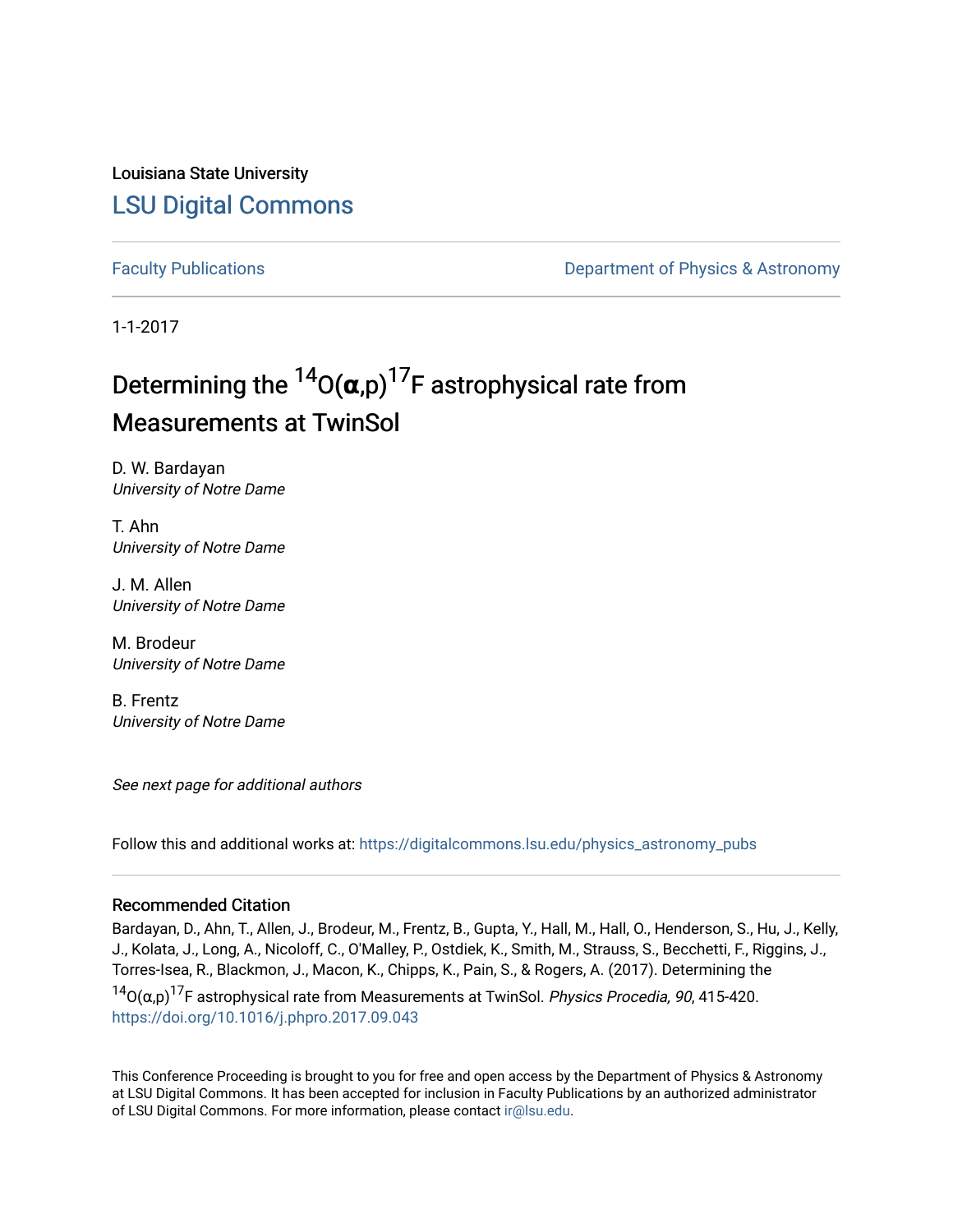# Authors

D. W. Bardayan, T. Ahn, J. M. Allen, M. Brodeur, B. Frentz, Y. K. Gupta, M. R. Hall, O. Hall, S. Henderson, J. Hu, J. M. Kelly, J. J. Kolata, A. Long, C. Nicoloff, P. D. O'Malley, K. Ostdiek, M. K. Smith, S. Strauss, F. D. Becchetti, J. Riggins, R. O. Torres-Isea, J. C. Blackmon, K. Macon, K. A. Chipps, S. D. Pain, and A. M. Rogers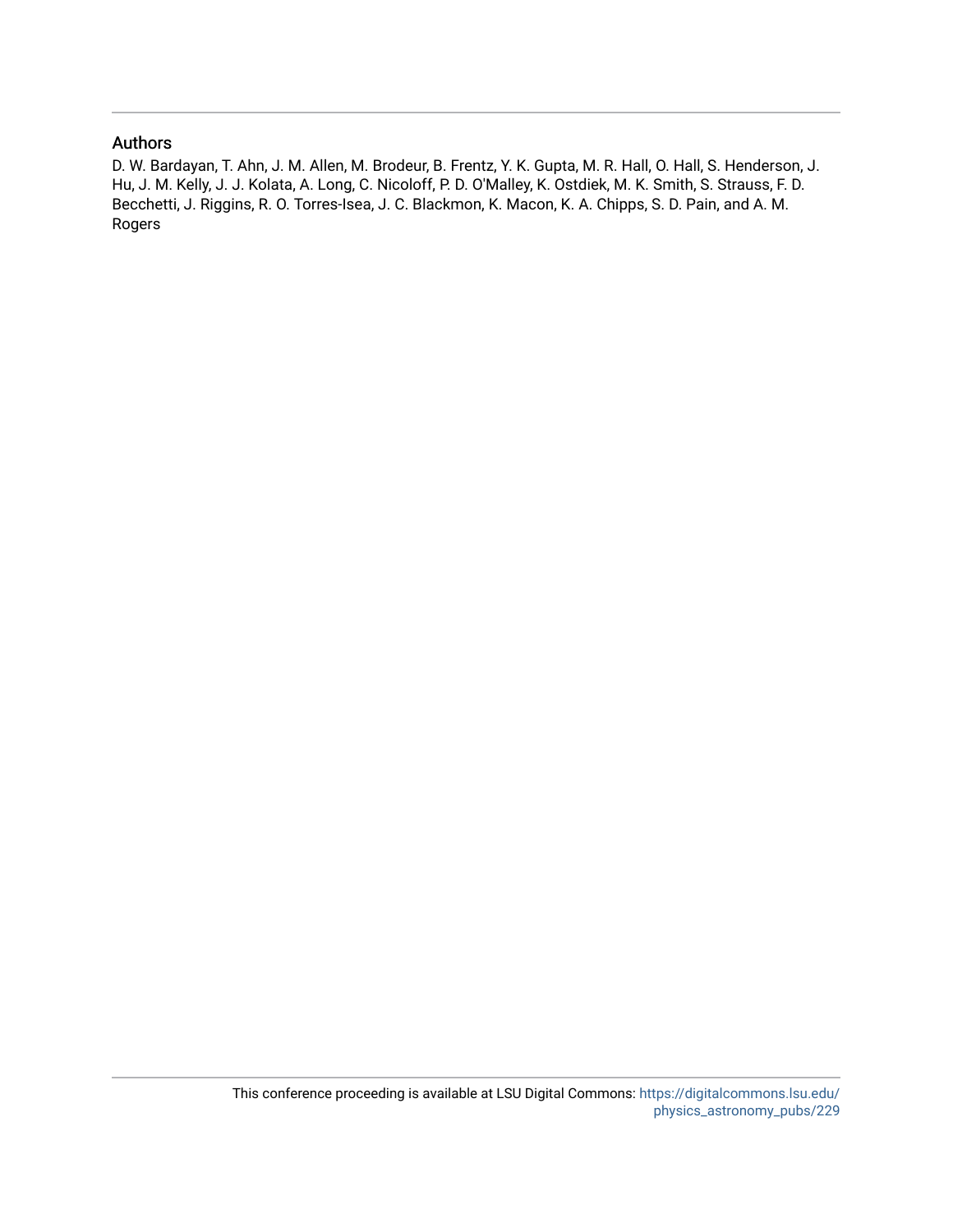



Available online at www.sciencedirect.com



Physics Procedia

Physics Procedia 90 (2017) 415 - 420

# Conference on the Application of Accelerators in Research and Industry, CAARI 2016, 30 October – 4 November 2016, Ft. Worth, TX, USA

# Determining the <sup>14</sup>O( $\alpha$ ,p)<sup>17</sup>F astrophysical rate from Measurements at *TwinSol*

D. W. Bardayan<sup>a</sup>.\*, T. Ahn<sup>a</sup>, J. M. Allen<sup>a</sup>, M. Brodeur<sup>a</sup>, B. Frentz<sup>a</sup>, Y. K. Gupta<sup>a</sup>, M. R. Hall<sup>a</sup>, O. Hall<sup>a</sup>, S. Henderson<sup>a</sup>, J. Hu<sup>a</sup>, J. M. Kelly<sup>a</sup>, J. J. Kolata<sup>a</sup>, A. Long<sup>a</sup>, C. Nicoloff<sup>a</sup>, P. D. O'Malley<sup>a</sup>, K. Ostdiek<sup>a</sup>, M. K. Smith<sup>a</sup>, S. Strauss<sup>a</sup>, F. D. Becchetti<sup>b</sup>, J. Riggins<sup>b</sup>, R. O. Torres-Isea<sup>b</sup>, J. C. Blackmon<sup>c</sup>, K. Macon<sup>c</sup>, K. A. Chipps<sup>d</sup>, S. D. Pain<sup>d</sup>, A. M. Rogers<sup>e</sup>

> *a Dept. Of Physics, University of Notre Dame, Notre Dame, IN 46556, USA b Physics Dept., University of Michigan, Ann Arbor, MI 48109, USA c Dept. Of Physics and Astronomy, Louisiana State University, Baton Rouge, LA 70803, USA d Physics Division, Oak Ridge National Laboratory, Oak Ridge, TN 37831, USA e Dept. Of Physics, University of Massachusetts Lowell, Lowell, MA 01854, USA*

#### **Abstract**

The <sup>14</sup>O( $\alpha$ ,p)<sup>17</sup>F reaction is an important trigger reaction to the  $\alpha$ -p process in X-ray bursts. The most stringent experimental constraints on its astrophysical rate come from measurements of the time-inverse reaction, <sup>17</sup>F(p, $\alpha$ )<sup>14</sup>O. Previous studies of this inverse reaction have sufficiently characterized the high-energy dependence of the cross section but there are still significant uncertainties at lower energies. A new measurement of the  ${}^{17}F(p,\alpha){}^{14}O$  cross section is underway at the Twin Solenoid (*TwinSol*) facility at the University of Notre Dame using an in-flight secondary <sup>17</sup>F beam. The initial results are promising but improvements are needed to complete the measurement. The initial data and plans for an improved measurement are presented in this manuscript.

© 2017 The Authors. Published by Elsevier B.V. © 2017 The Authors. Published by Elsevier B.V. This is an open access article under the CC BY-NC-ND license (http://creativecommons.org/licenses/by-nc-nd/4.0/). Peer-review under responsibility of the Scientific Committee of the Conference on the Application of Accelerators in Research and Industry

\* Corresponding author. Tel.: 1-574-631-2172; fax: 1-574-631-5952. *E-mail address:* danbardayan@nd.edu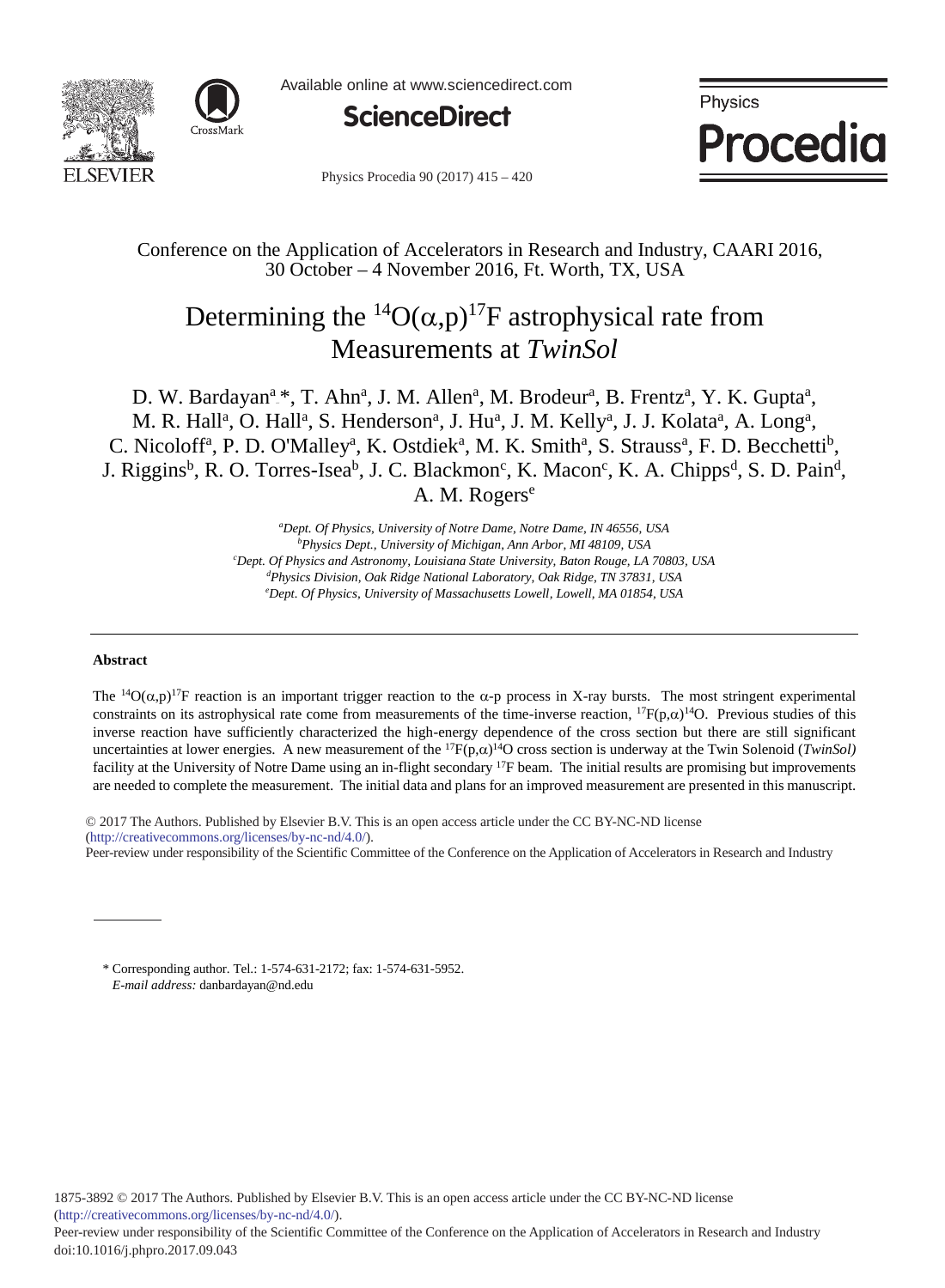*Keywords:* nucleosynthesis, radioactive, X-ray, astrophysical

#### **1. Introduction**

Type I X-ray bursts are the most frequently observed thermonuclear explosions in nature (Cyburt et al. 2016). They occur in accreting binaries and emit X-rays with light curves lasting 10-100s and recurring with periods of hours to days. The peak of the burst is initiated with the  $\alpha$ -p process  $[{}^{14}O(\alpha,p){}^{17}F(p,\gamma){}^{18}Ne(\alpha,p){}^{21}Na(p,\gamma){}^{22}Mg...]$ , which eventually transitions to the rapid-proton (rp) capture process leading to heavy element production. Recent sensitivity studies have shown that a number of these  $(\alpha, p)$  reactions along with a handful of others can have dramatic effects on the observed X-ray burst light curve (Cyburt et al. 2016, Parikh et al. 2008). Of particular importance is understanding the trigger reaction, <sup>14</sup>O( $\alpha$ ,p)<sup>17</sup>F, since its rate determines, in part, the astrophysical conditions under which the  $\alpha$ -p process is initiated.

The astrophysical <sup>14</sup>O( $\alpha$ ,p)<sup>17</sup>F rate is dominated by the contribution of resonances arising from <sup>18</sup>Ne levels above 6 MeV in excitation energy and a direct reaction component (Hahn et al. 1996). Studies (Harss et al. 1999, Blackmon et al. 2001) of the reaction have focused upon measurements of the time-inverse reaction,  ${}^{17}F(p,\alpha){}^{14}O$ , since highquality beams of  $^{17}F$  have been available and targets of  $CH<sub>2</sub>$  are much easier to implement than the helium targets that are required to measure <sup>14</sup>O( $\alpha$ ,p)<sup>17</sup>F directly. The data from these studies are plotted in Fig. 1. While these data seem adequate above  $17F$  beam energies of 55 MeV, below this energy the measurements are sparse and suffer from large uncertainties, making it difficult to assess any possible resonance structure. Particularly important is determining the properties of potential resonances near  $E^{(17F)}=40 \text{ MeV}$  that could correspond to a known <sup>18</sup>Ne state at E=6.15 MeV (Hahn et al. 1996). A new study of the  ${}^{17}F(p,\alpha){}^{14}O$  reaction was recently initiated at the University of Notre Dame Nuclear Science Laboratory (NSL) to address these uncertainties.



Figure 1: (color online) Previous  ${}^{17}F(p,\alpha){}^{14}O$  measurements. The HRIBF data are from Blackmon et al. 2001, and the Argonne data are from Harss et al. 1999. The target thickness is indicated in the legend. The solid curve is a prediction based upon resonance parameters from Hahn et al. 1996 averaged over the energy loss in the target.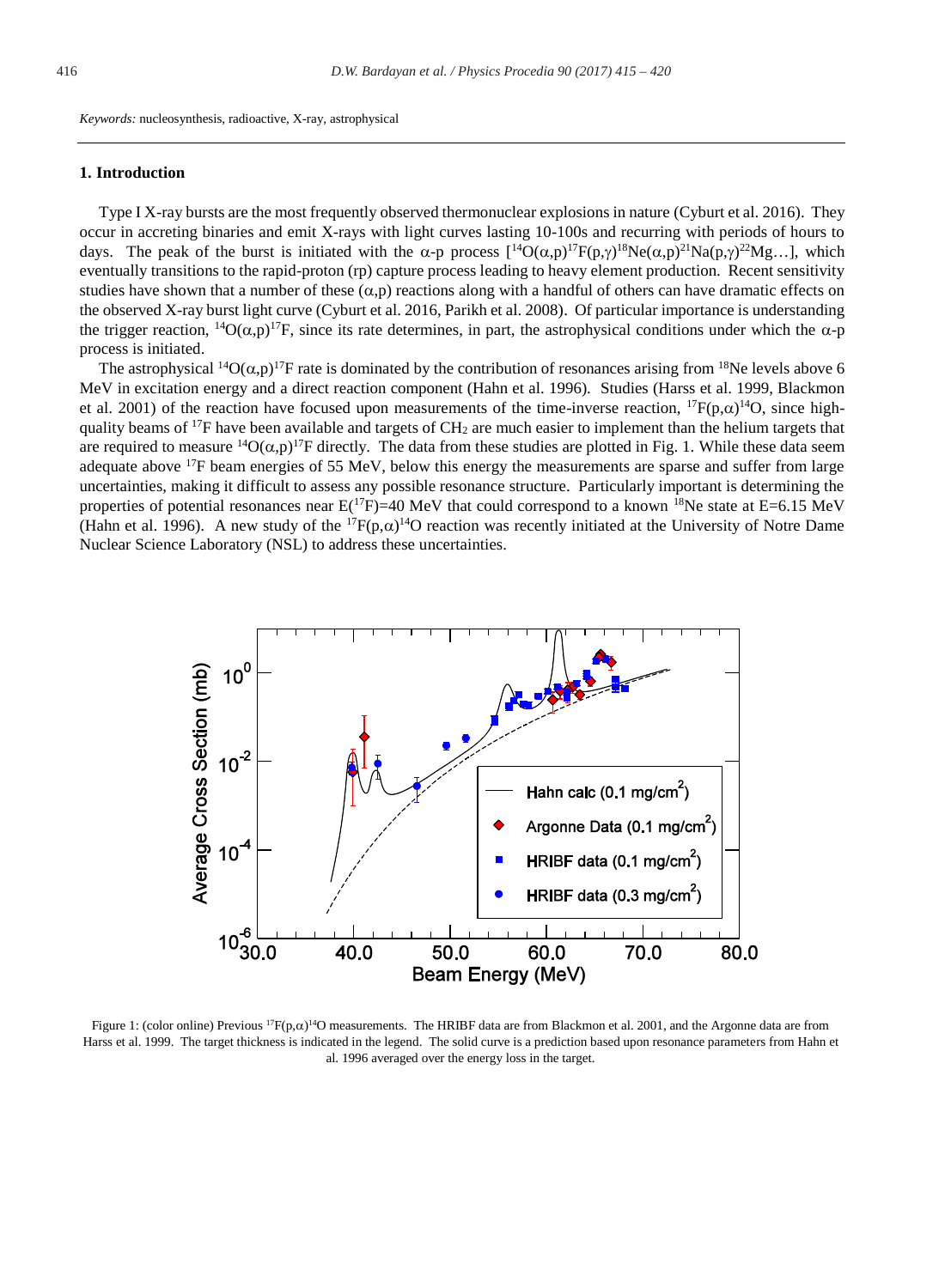#### **2.**  ${}^{17}F(p,\alpha){}^{14}O$  Measurements

Beams of 17F were produced using the Twin Solenoid (*TwinSol*) magnetic separator (Lee et al. 1997). Energetic (60-80 MeV) beams of 16O were accelerated by the NSL FN tandem and delivered to the *TwinSol* production target consisting of 4 gas cells containing approximately 1 atm of  $D_2$  gas enclosed by 5  $\mu$ m thick Ti windows (O'Malley et al. 2016). The 4 cells were attached to a single vacuum feedthrough in order to allow rapid changing of production targets in the event of window rupture. The <sup>17</sup>F ions were produced in the gas cells by the <sup>2</sup>H(<sup>16</sup>O,n)<sup>17</sup>F reaction, which, owing to the inverse kinematics, were produced at very forward angles of less than 5 degrees. The primary <sup>16</sup>O beam was stopped in a water-cooled Faraday cup directly after the production target, while the produced were collected and transmitted by *TwinSol*. Using primary beams of 50 pnA of 16O resulted in 17F secondary beam intensities of ~10<sup>5 17</sup>F/s at roughly 50% purity with <sup>17</sup>F/<sup>16</sup>O ~ 1. A spectrum of the secondary beam as sampled by a silicon telescope is shown in Fig. 2. Multiple energies of the beam constituents (primarily <sup>16</sup>O and <sup>17</sup>F) were observed as a result of multiple charge states being transmitted with similar magnetic rigidities. These lower energy components and contaminants in the beam were not expected to produce background since  $(p,\alpha)$  reactions were energetically forbidden for these constituents.

To study the <sup>17</sup> $F(p,\alpha)$ <sup>14</sup>O reaction, this beam bombarded 400  $\mu$ g/cm<sup>2</sup> CH<sub>2</sub> targets. Both the heavy and light reaction products were detected simultaneously in two annular arrays of silicon detectors. The larger detector array covered  $8°-25°$  in the laboratory while the smaller detector covered  $3°-6°$ . The time between coincident events was measured by triggering a time to amplitude converter (TAC) on any hit in the larger detector and stopping the clock on delayed coincident events from the smaller detector. True coincident events were evident from their very tight time correlation. The unreacted beam was attenuated and detected downstream from the silicon detectors with a fast ionization counter in order to monitor the purity and intensity of the secondary beam. The  $(p, \alpha)$  events of interest were identified by plotting the energy of coincident events in the large and smaller detector arrays. Proof of principle data were taken with an <sup>17</sup>O beam and are plotted in Fig. 3. The  ${}^{1}H({}^{17}O,\alpha)^{14}N$  events were cleanly separated from elastic scattering and other background events.



Figure 2: (color online) A particle identification spectrum taken to assay the secondary beam. Multiple charge states with the same magnetic rigidity and transported by *TwinSol* to the secondary target. A small amount of N and C was also observed.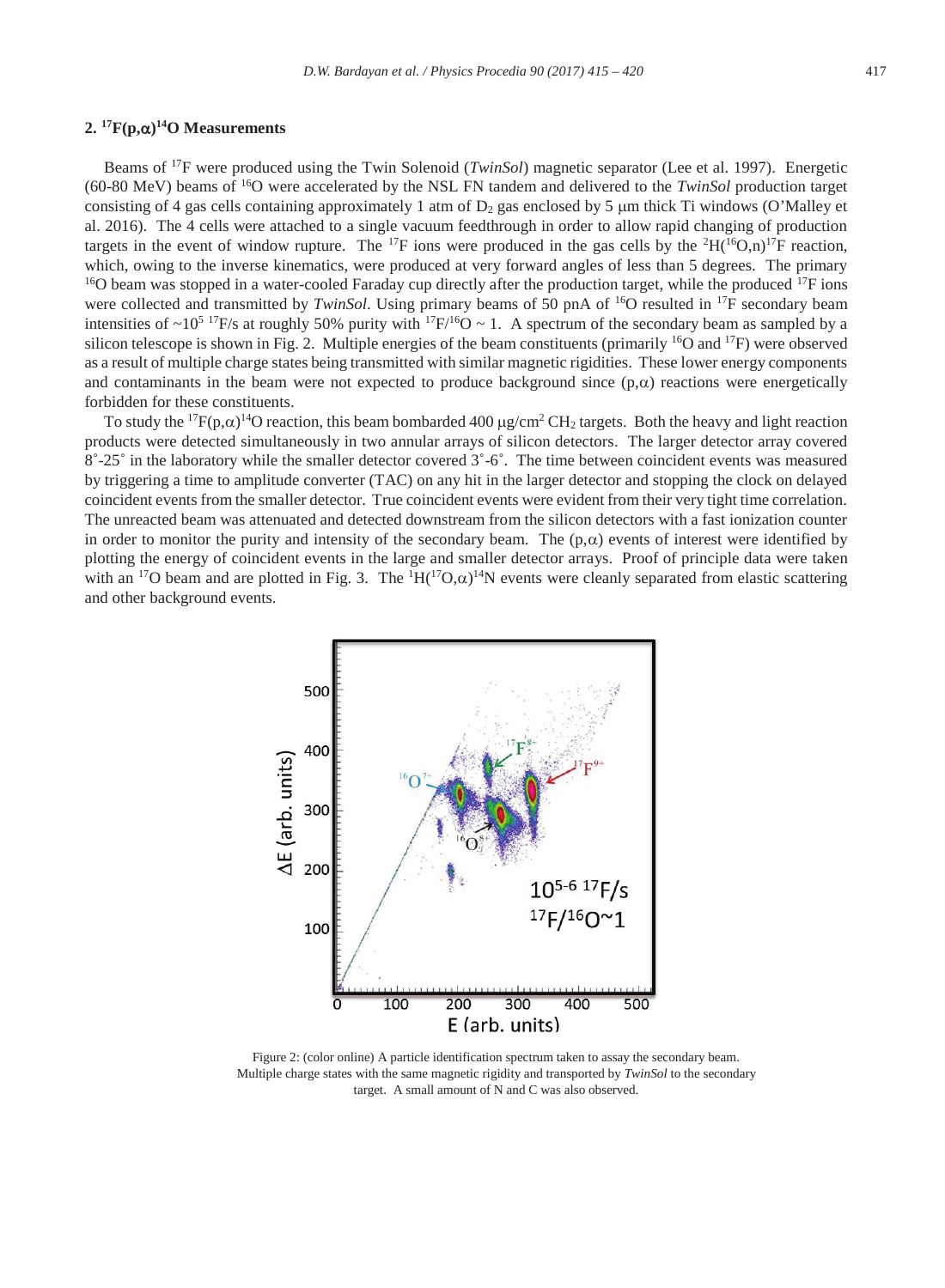

Figure 3: (color online) Data taken with an <sup>17</sup>O beam on a CH<sub>2</sub> target. Events from the <sup>1</sup>H(<sup>17</sup>O,p)<sup>17</sup>O and <sup>1</sup>H(<sup>17</sup>O, $\alpha$ )<sup>14</sup>N reactions are cleanly identified.

Encouraged by the results from the <sup>1</sup>H(<sup>17</sup>O, $\alpha$ )<sup>14</sup>N runs, a first attempt was made to study the <sup>1</sup>H(<sup>17</sup>F, $\alpha$ )<sup>14</sup>O reaction. It was clear that this measurement would be more challenging, owing to the fragmented nature of the secondary beam and the lower cross section for the <sup>17</sup>F(p, $\alpha$ )<sup>14</sup>O reaction. Data were taken for ~62 hours with a 51.5-MeV <sup>17</sup>F beam on target. A plot similar to Fig. 3 is shown in Fig. 4 for the  $^{17}F$  data along with a simulation (Pain 2017) for the expected energies (not intensities) of detected events. While elastic scattering (p,p) events were evident from the four primary constituents of the beam, there was not a clear signature of the  ${}^{17}F(p,\alpha){}^{14}O$  events even though on the order of 20-30 events were expected during this time period. The random coincidence background was too large to cleanly identify the events of interest.



Figure 4: (color online) Left: Data similar to Fig. 3 taken with the secondary <sup>17</sup>F beam on a CH<sub>2</sub> target. Right: A simulation of the expected energies of groups produced by various reactions.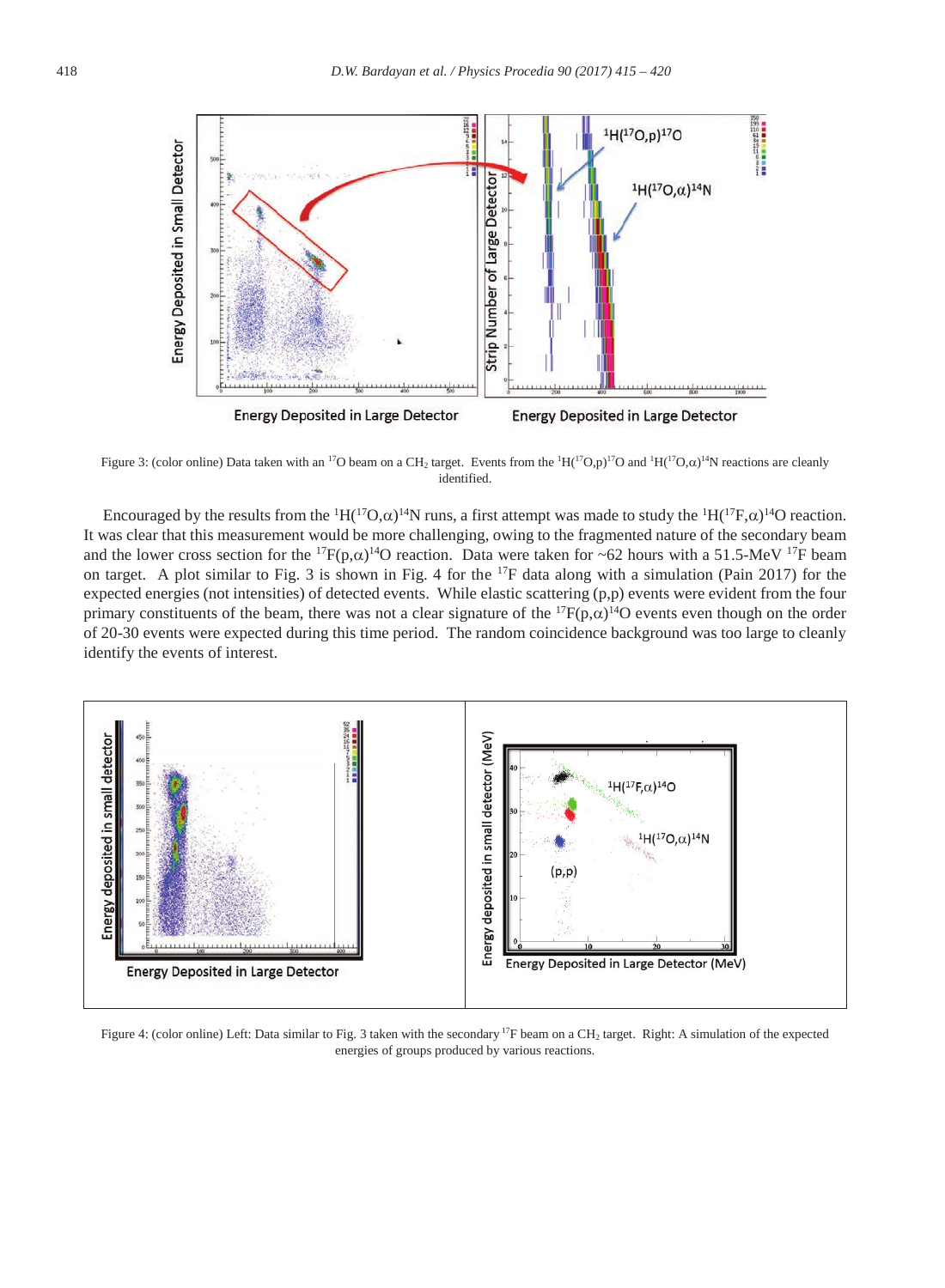#### **3. Outlook**

While the first attempt to study the  ${}^{17}F(p,\alpha){}^{14}O$  reaction was not successful, there are a number of improvements that will be implemented for upcoming measurements. One improvement aimed at increasing the clarity of the obtained spectra will be to image electron emission induced by the incident beam from the  $CH<sub>2</sub>$  target with a positionsensitive microchannel plate detector. This offers a number of advantages such as measuring the position of incident ions on an event by event basis and establishing an event time reference. Imaging the ion positions will allow for a better determination of the reaction products' angles of emergence. The timing measurements can be used to distinguish protons from  $\alpha$  particles hitting the silicon detectors via their time of flight and identifying the beam constituents by measuring their time of flight through the separator. Detector telescopes may also be implemented by adding an additional layer of silicon detectors (65-100  $\mu$ m thick) to distinguish  $\alpha$  particles emitted from the reactions.

Improvements will also be made to the beam intensity and quality. The production targets have been redesigned by increasing the length a factor of two and reducing the entrance/exit windows by 20% in thickness. Since most of the energy that is lost by the primary beam as it traverses the target occurs in the window, doubling the length of the cell should result in a factor of two increase in the beam intensity without any further degradation of beam quality. By a similar argument, reducing the entrance/exit foil thicknesses should result in better beam quality with no loss in intensity. A secondary benefit is that a lower-energy primary beam can be used (since the energy loss is less), and higher primary beam intensities will be available since the FN tandem would be running well below its instability limit. Depositing less energy in the windows should also result in increased window lifetimes during bombardment. Already, the original 5  $\mu$ m thick Ti windows have been replaced with 4  $\mu$ m foils with no obvious decrease in performance. These windows have been used in several subsequent *TwinSol* measurements and should result in greatly improved beam characteristics. Further tests are currently being performed with  $3 \mu m$  Ti windows that were rolled from thicker foils. Finally, additional improvements will come from relocating the second *TwinSol* solenoid further downstream. Simulations indicate moving the second solenoid 1 m downstream should result in beam spots roughly one-half of the current size (0.5" compare to 1"). Work is currently underway to implement this change.

In conclusion, determining the rate of the <sup>14</sup>O( $\alpha$ ,p)<sup>17</sup>F reaction is critical to understanding the initiation of the  $\alpha$ p process in X-ray burst nucleosynthesis. The best constraints on the rate so far have come from measuring the inverse reaction, <sup>17</sup>F(p, $\alpha$ )<sup>14</sup>O. At the Notre Dame NSL, a new experiment is under development to measure the <sup>17</sup>F(p, $\alpha$ )<sup>14</sup>O cross section over the entire energy range needed for X-ray burst models. Initial tests have indicated that further improvements and developments are needed and those are currently underway. New measurements will begin once the FN tandem upgrade is complete in 2017.

#### **Acknowledgements**

This work was supported by the National Science Foundation, the DOE Office of Nuclear Physics, and the Joint Institute for Nuclear Astrophysics – Center for Evolution of the Elements.

#### **References**

- Blackmon, J., Bardayan, D., Bradfield-Smith, W., Chamagne, A., Chen, A., Davinson, T., Hahn, K., Kozub, R., Ma, Z., Parker, P., Rajbaidya, G., Runkle, R., Rowland, C., Shotter, A., Smith, M., Swartz, K., Visser, D., Woods, P., 2001. Determination of the  ${}^{14}O(\alpha,p){}^{17}F^{g.s.}$  reaction rate by measurement of the  ${}^{1}H({}^{17}F,\alpha) {}^{14}O$  cross section. Nuclear Physics A 688, 142c-145c.
- Cyburt, R., Amthor, A., Heger, A., Johnson, E., Keek, L., Meisel, Z., Schatz, H., 2016. Dependence of X-ray burst models on nuclear reaction rates. Astrophysical Journal 830, 55.
- Hahn, K.,Garcia, A., Adelberger, E., Magnus, P., Bacher, A., Bateman, N., Berg, G., Blackmon, J., Champagne, A., Davis, B., Howard, A., Liu, J., Lund, B., Mao, Z., Markoff, D., Parker, P., Smith, M., Stephenson, E., Swartz, K., Utkus, S., Vogelaar, R., Yildiz, K., 1996. Structure of <sup>18</sup>Ne and the breakout from the hot CNO cycle. Physical Review C 54, 1999-2013.
- Harss, B., Greene, J., Henderson, D., Janssens, R., Jiang, C., Nolen, J., Pardo, R., Rehm, K., Schiffer, J., Siemssen, R., Sonzogni, A., Uusitalo, J., Wiedenhover, I., Paul, M., Wang, T., Borasi, F., Segel, R., Blackmon, J., Smith, M., Chen, A., Parker, P., 1999. Stellar reactions with shortlived nuclei:  ${}^{17}F(p,\alpha){}^{14}O$ . Physical Review Letters 82, 3964-3967.
- Lee, M.-Y., Becchetti, F., Holmes, J., O'Donnell, T., Ratajczak, M., Roberts, D., Kolata, J., Lamm, L,. von Schwarzenber, J., Wiescher, M., 1997. *TwinSol*: A dual superconducting solenoid system for low-energy radioactive nuclear beam research. American Institute of Physics Conference Proceedings 392, 397-400.